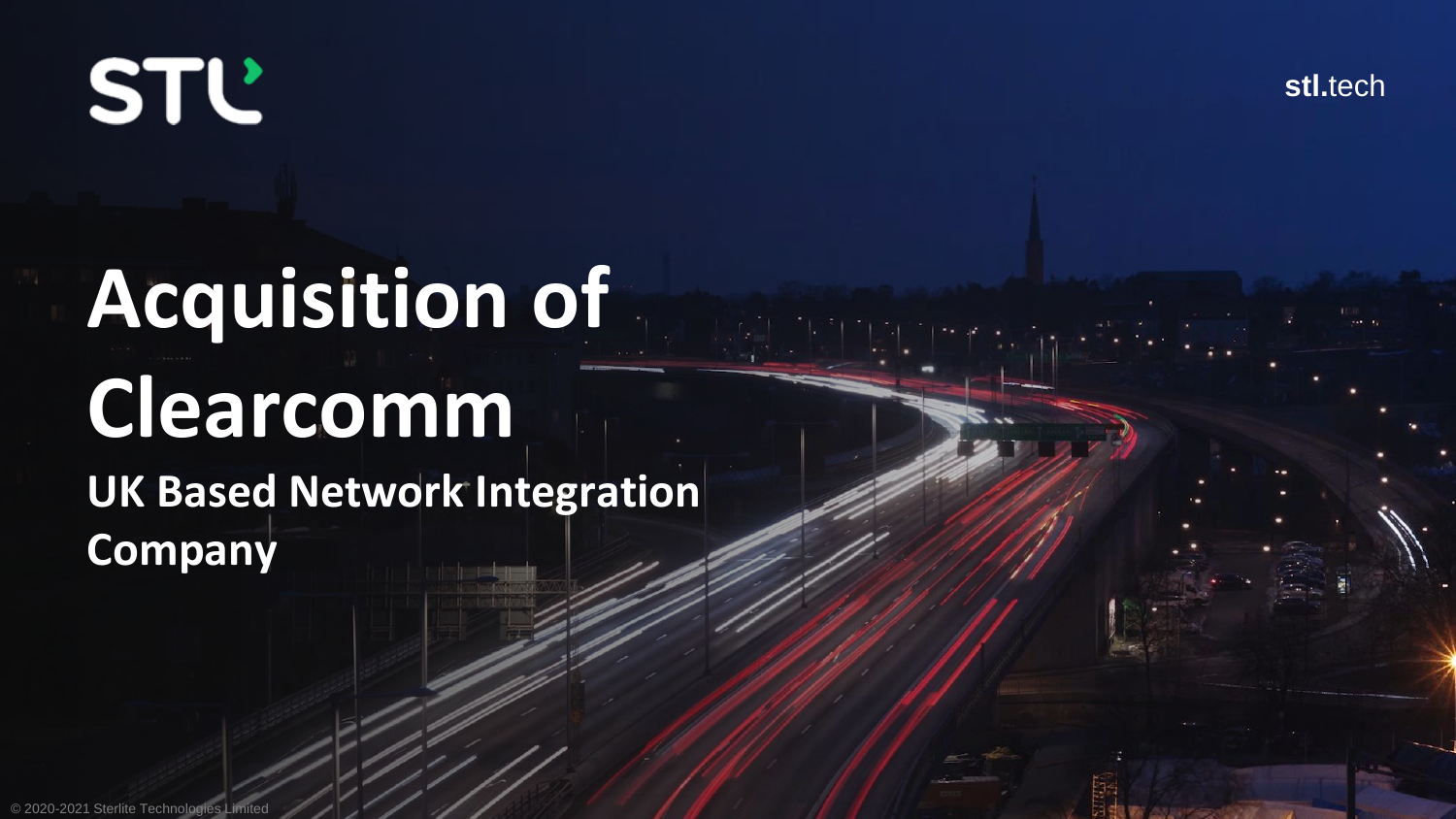Certain words and statements in this communication concerning Sterlite Technologies Limited ("the Company") and its prospects, and other statements relating to the Company's expected financial position, business strategy, the future development of the Company's operations and the general economy in India & global markets, are forward looking statements.

Such statements involve known and unknown risks, uncertainties and other factors, which may cause actual results, performance or achievements of the Company, or industry results, to differ materially from those expressed or implied by such forward-looking statements.

Such forward-looking statements are based on numerous assumptions regarding the Company's present and future business strategies and the environment in which the Company will operate in the future.

The important factors that could cause actual results, performance or achievements to differ materially from such forward-looking statements include, among others, changes in government policies or regulations of India and, in particular, changes relating to the administration of the Company's industry, and changes in general economic, business and credit conditions in India.

The information contained in this presentation is only current as of its date and has not been independently verified. No express or implied representation or warranty is made as to, and no reliance should be placed on, the accuracy, fairness or completeness of the information presented or contained in this presentation. None of the Company or any of its affiliates, advisers or representatives accepts any liability whatsoever for any loss howsoever arising from any information presented or contained in this presentation. Please note that the past performance of the Company is not, and should not be considered as, indicative of future results. Furthermore, no person is authorized to give any information or make any representation which is not contained in, or is inconsistent with, this presentation. Any such extraneous or inconsistent information or representation, if given or made, should not be relied upon as having been authorized by or on behalf of the Company.

The Company may alter, modify or otherwise change in any manner the contents of this presentation, without obligation to notify any person of such revision or changes.

Persons should consult their own financial or tax adviser if in doubt about the treatment of the transaction for themselves

These materials are confidential, are being given solely for your information and for your use, and may not be copied, reproduced or redistributed to any other person in any manner. The distribution of this presentation in certain jurisdictions may be restricted by law. Accordingly, any persons in possession of this presentation should inform themselves about and observe any such restrictions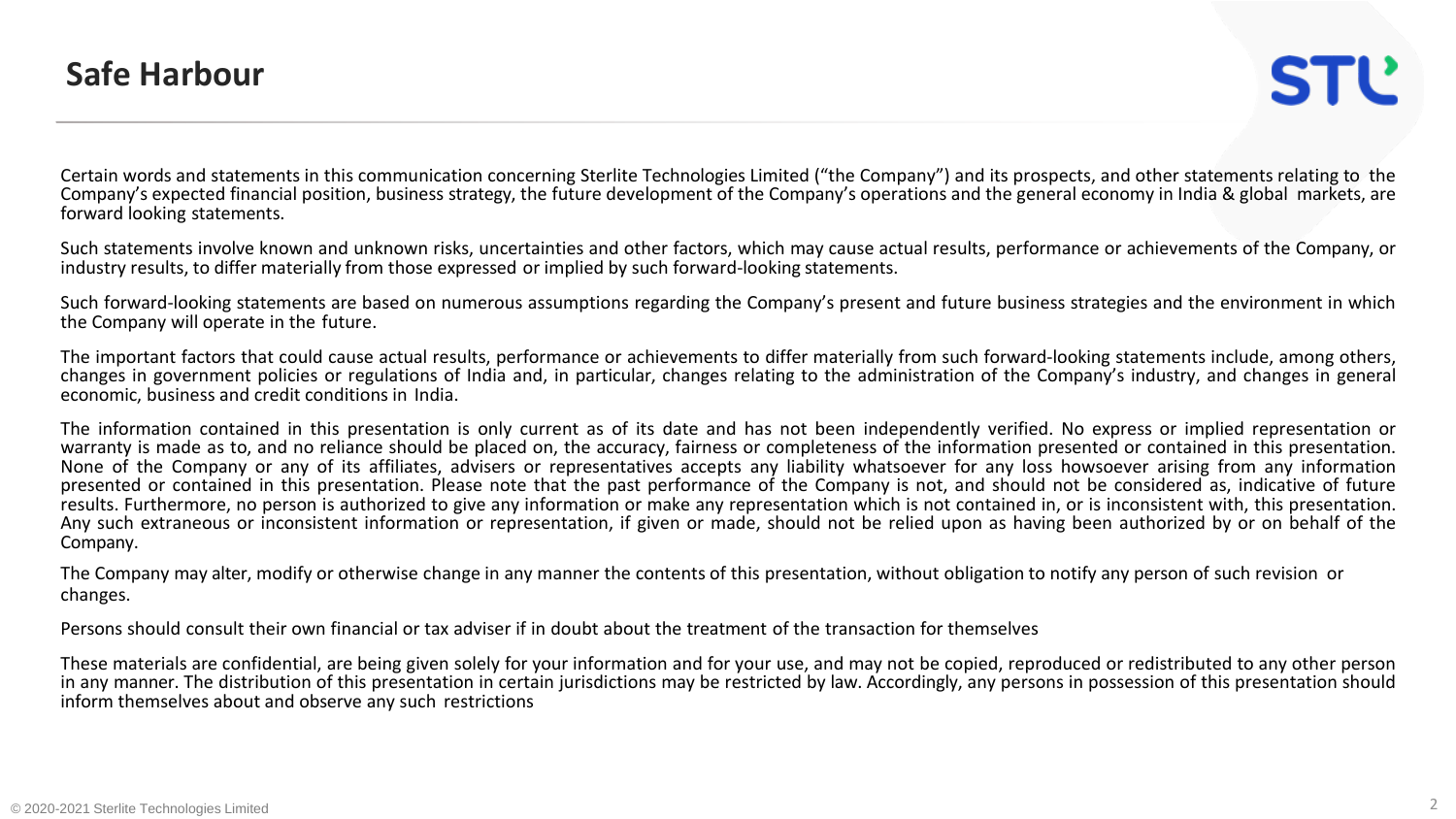## **Successful Track Record of Entering New Markets and Businesses through M&A**



### **Strengthening our market presence by augmenting capabilities through M&A and Investments**

**STĽ**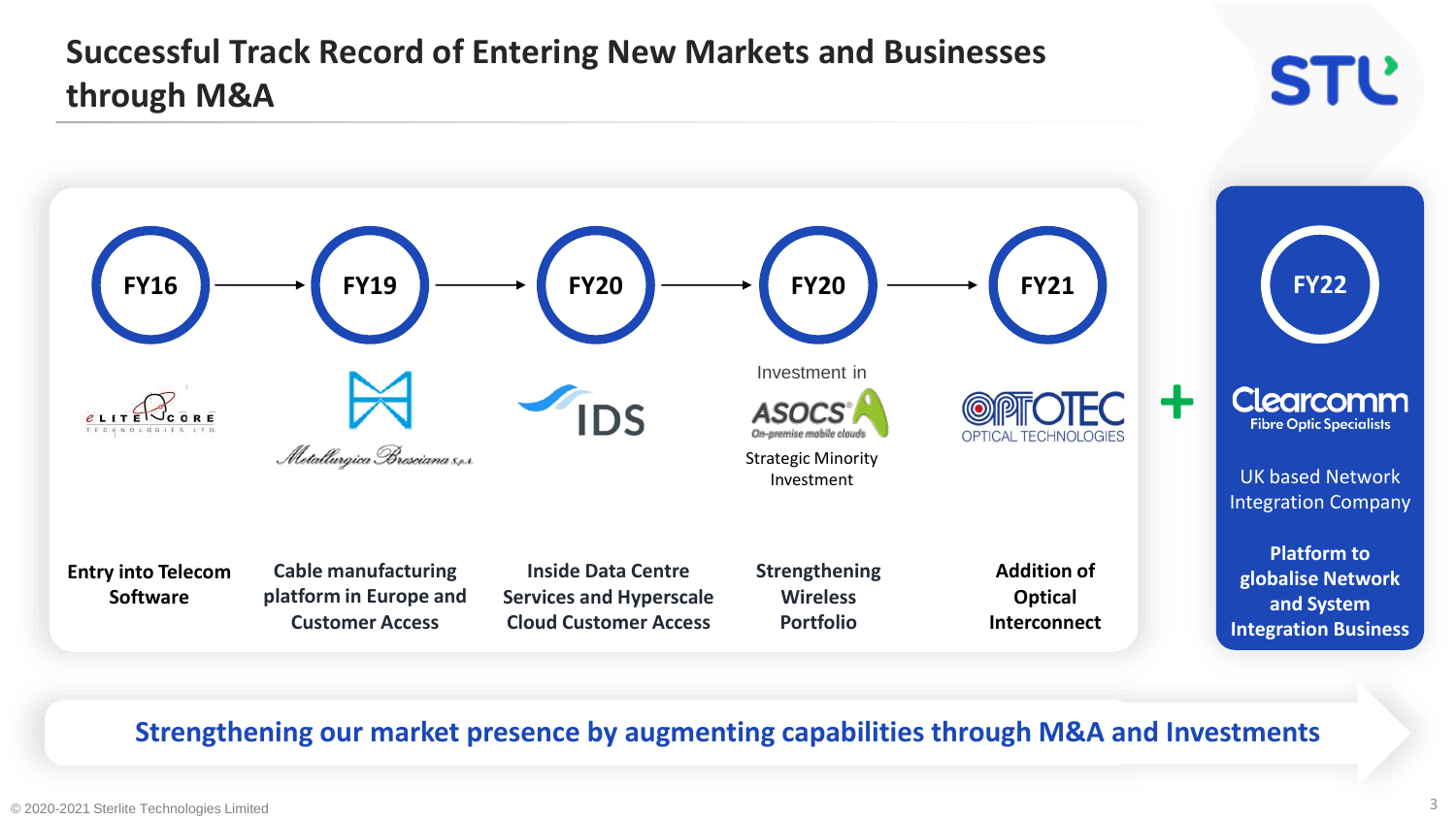## **Compelling Rationale to Globalise Network and System Integration through UK Market entry**

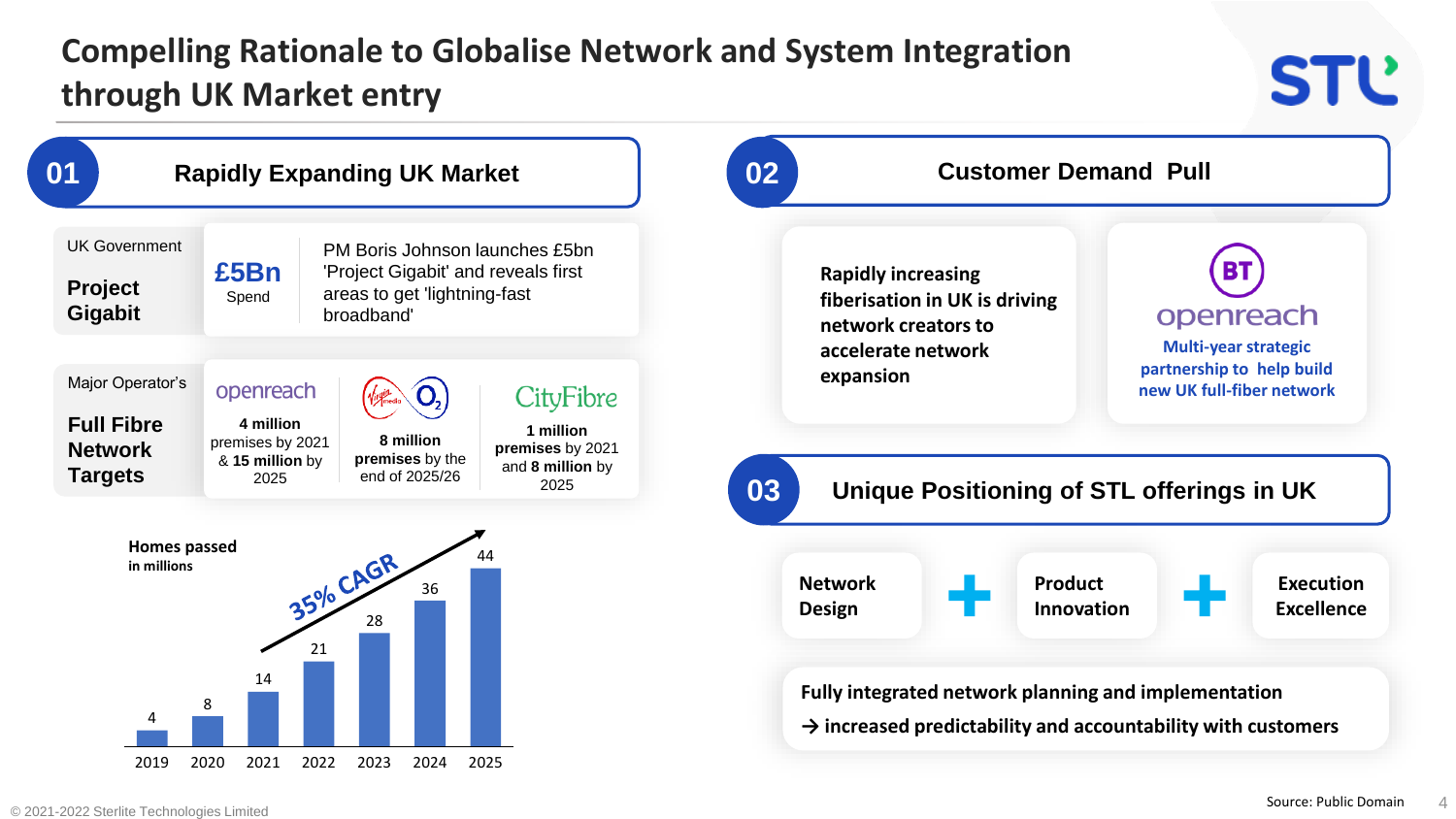## **STĽ**

• Transaction is structured to acquire 100% stake in 2

• First Tranche - acquisition of 80% of shareholding • Second Tranche – balance 20% shareholding will be

tranches

acquired in 2023

#### **Company overview**

- Clearcomm provides end-to-end network integration solutions to customers who are Tier-1 suppliers to telcos in the UK.
- Well positioned to **capitalize on the fiberisation wave in the UK**  through long-standing relationships with marquee customers and suppliers
- **Strong reputation** among its customers; considered as a **reliable and agile** delivery partner

#### **Financial Profile and Key Facts ~£20Mn**  Revenue (FY20\*) **26%**  3-Year CAGR **~50**  Employees **15 days #** Working Capital Days **Enterprise Value** Mix of internal accruals and foreign currency debt **Financing Financing Financing** • First Tranche shares will be acquired at an Enterprise Value, of Approx. £15.5Mn (15.5 Million GBP) for 100% of the Company's Capital

\*Financial year ending in November **#** Excluding retention debtors and creditors

#### **Deal Highlights**

**Structure**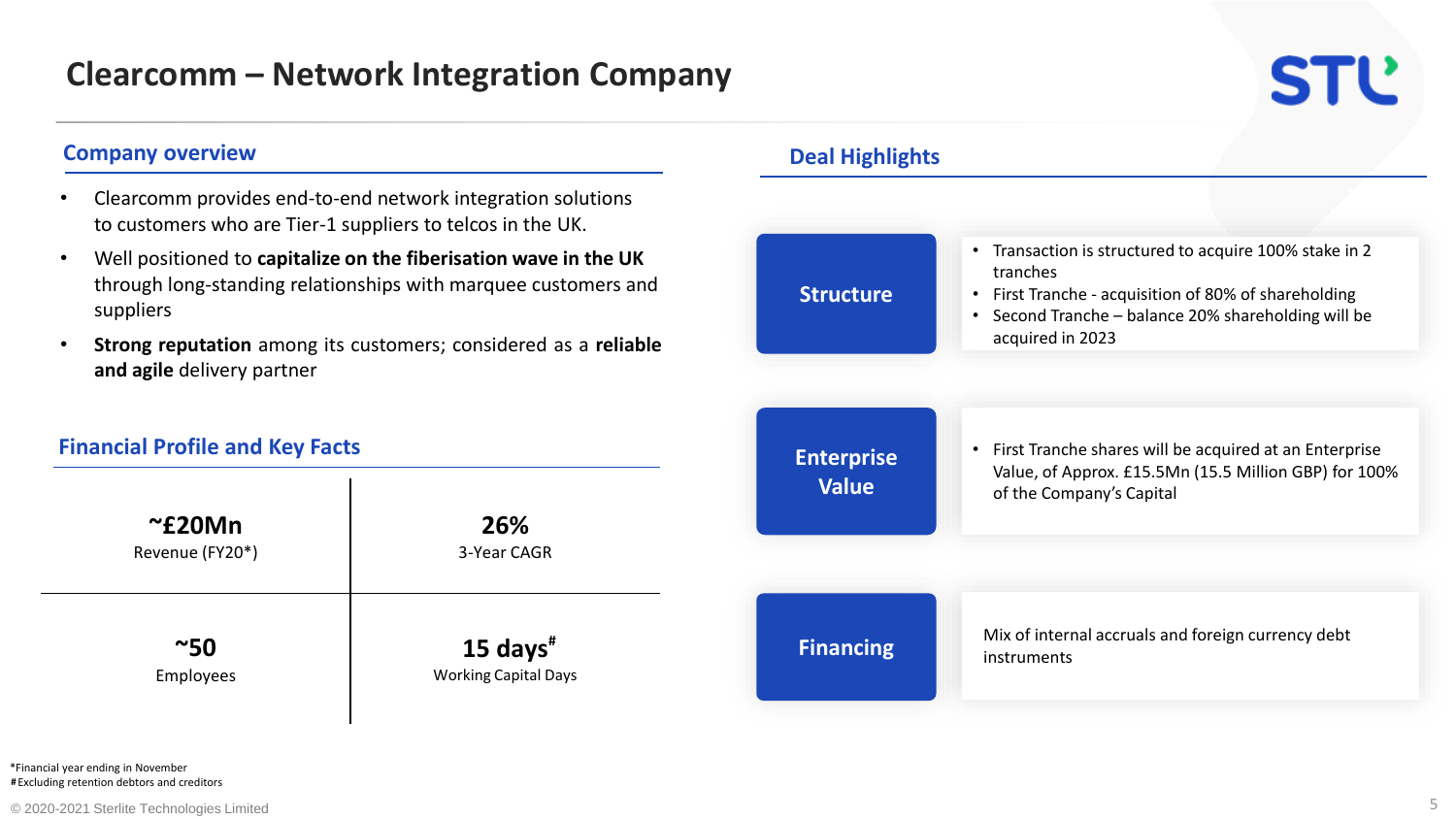## **Integration Strategy**

 $\frac{9}{600}$ 

**Structure**

*Clearcomm will be completely integrated into our Network and System Integration Business*

*Existing founders to continue to be part of the business with an experienced team*

**Realization of Synergies**

*Leverage on-ground presence in the UK and Customer relationships with Tier-1 Telcos* 

*Accelerate the expansion of Network and System Integration Business in UK and build scalability*

## **Future Growth**

 $\widehat{\mathbb{H}}$ 

**STĽ** 

*Enhance service portfolio to provide maintenance and installation services*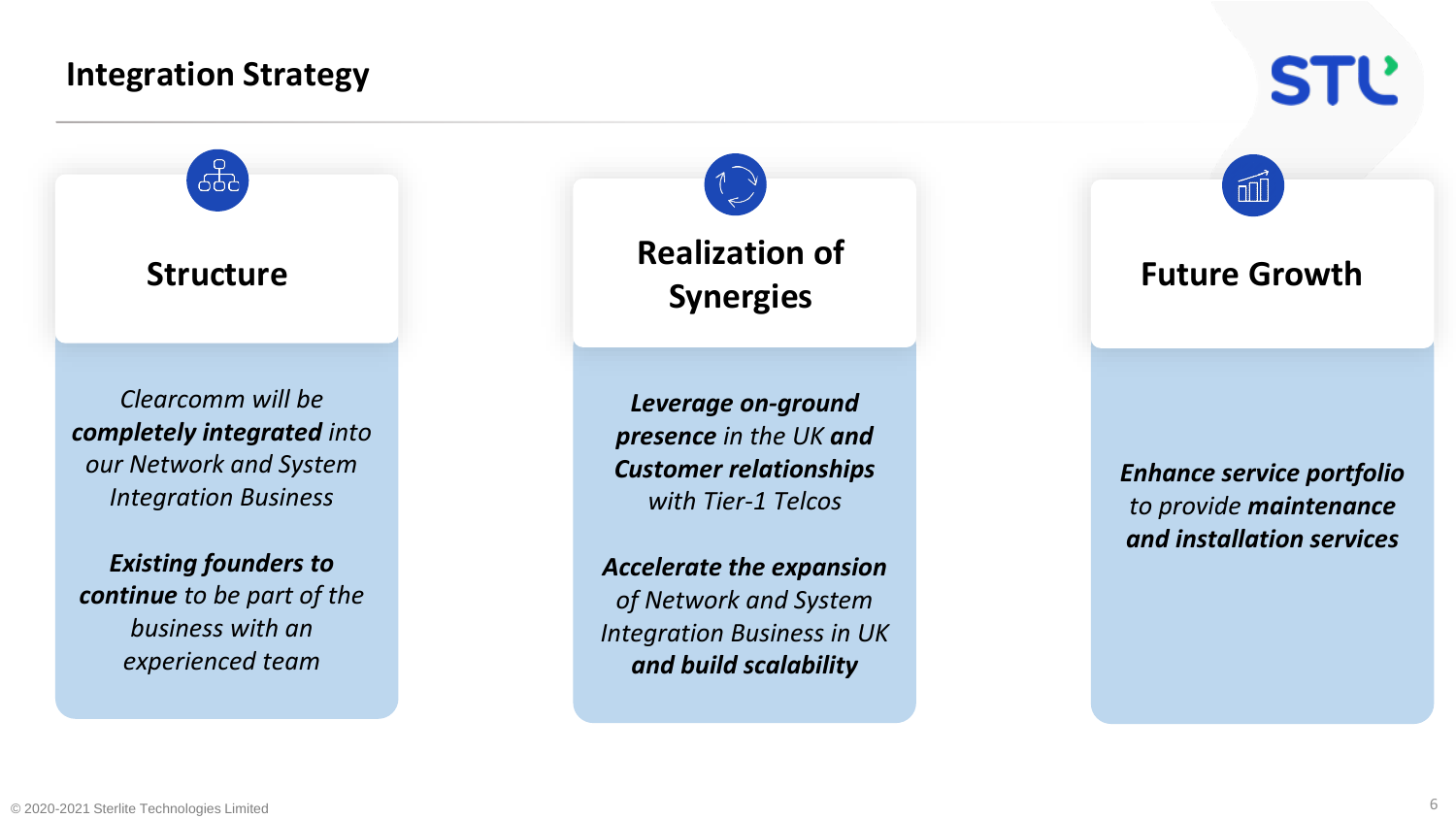## **Clearcomm and STL – Create a Market Leading Strategic Position**



**Unique value proposition to Customers for an end-to-end solution**

**Solid Platform to expand Network and System integration business in the UK**

**STĽ**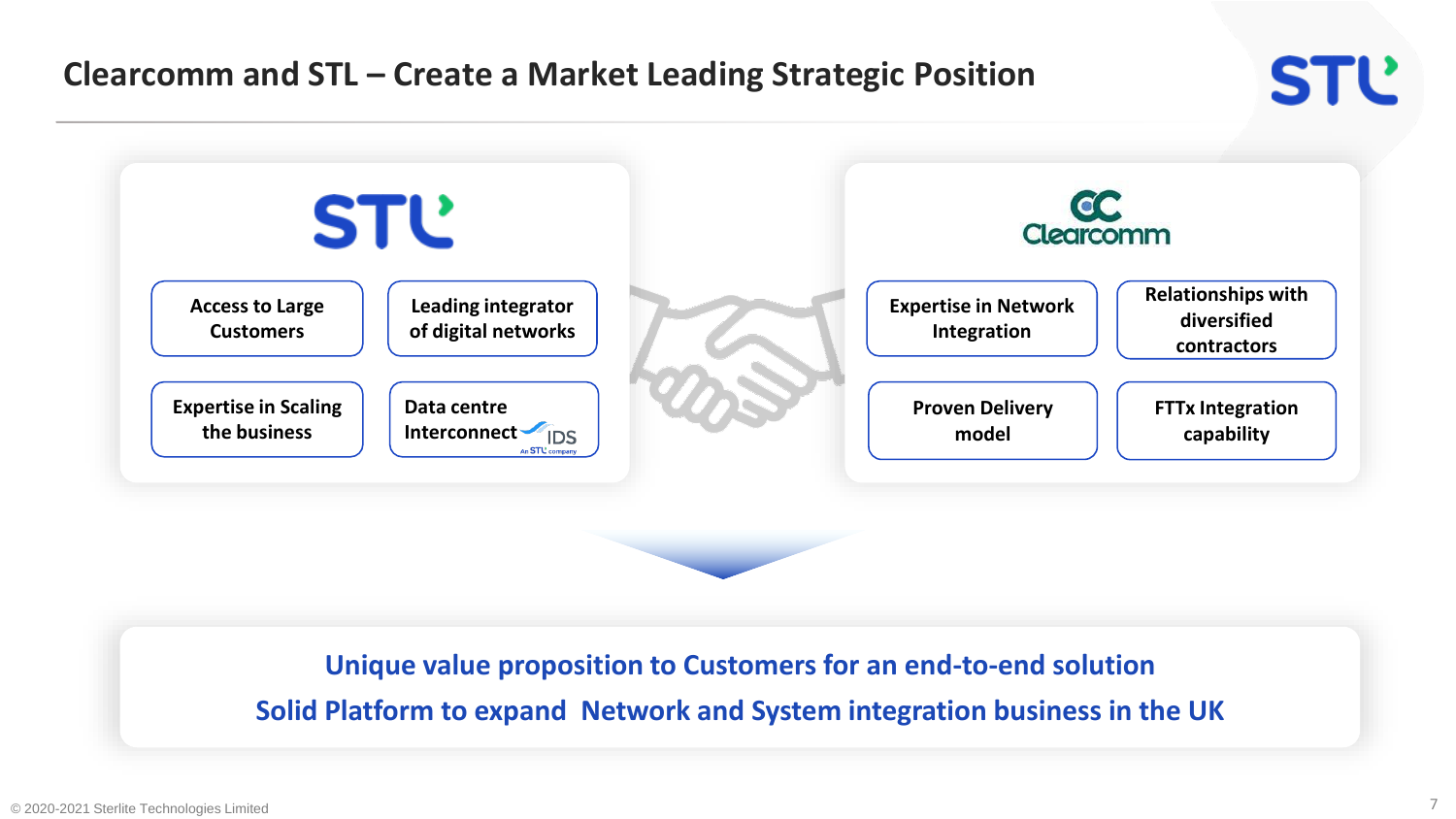**Clearcomm - Alignment with Growth Lever and UK Network Integration Strategy**  $\sim$ 

## **Globalise**

**System Integration business and build scale in India**



- Expertise across **network layers and geographies**
- Foundation with **Lead 360**  and **Netmode** and power of **Opticonn**
- **Global expansion plans**



- Complements IDS' Data centre interconnect capabilities with FTTx integration capabilities
- Platform for UK market access
- Excellent delivery model to seamlessly execute network integration projects